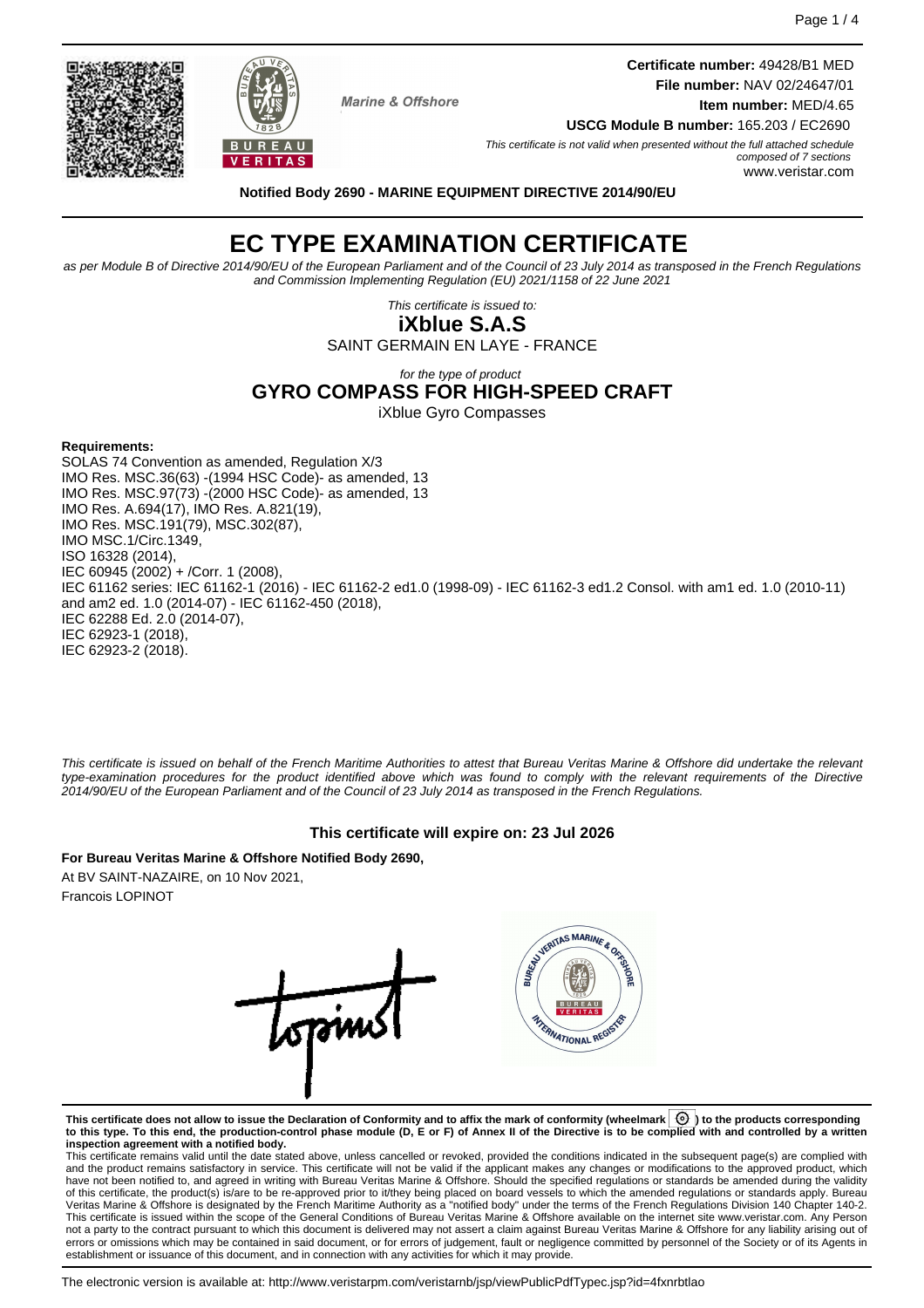# **THE SCHEDULE OF APPROVAL**

## **1. PRODUCT DESCRIPTION :**

|                       | <b>Octans Surface</b>                                            | <b>Phins Surface</b>    | <b>Marins M3</b>            | <b>Marins M7</b>       | Quadrans                        |  |  |  |  |
|-----------------------|------------------------------------------------------------------|-------------------------|-----------------------------|------------------------|---------------------------------|--|--|--|--|
|                       | <b>Octans IMU 90</b>                                             | Phins IMU 120           | <b>Marins M5</b>            |                        | <b>iXcompass 1</b>              |  |  |  |  |
|                       |                                                                  | <b>Hydrins</b>          | <b>Marins M6</b>            |                        |                                 |  |  |  |  |
| <b>Interface</b>      |                                                                  |                         |                             |                        |                                 |  |  |  |  |
| Ethernet              | Ethernet port available for configuration and non-MED operations |                         |                             |                        |                                 |  |  |  |  |
| Serial ports          |                                                                  |                         |                             |                        |                                 |  |  |  |  |
| Config. port          | 1                                                                |                         |                             |                        |                                 |  |  |  |  |
| Input                 |                                                                  | 5                       |                             |                        |                                 |  |  |  |  |
| Output                | 2<br>3                                                           | 5                       | 5<br>5                      | 5<br>5                 |                                 |  |  |  |  |
| RS232/422             | Yes                                                              | Yes                     | Yes                         | Yes                    | 2<br>2<br>Yes                   |  |  |  |  |
| Authorized            |                                                                  |                         |                             |                        |                                 |  |  |  |  |
| sensors               |                                                                  |                         |                             |                        |                                 |  |  |  |  |
| <b>GNSS</b>           | up to 2                                                          | up to $2$               | up to 2                     | up to 2                | up to 1                         |  |  |  |  |
|                       |                                                                  |                         |                             |                        |                                 |  |  |  |  |
| EM Log                | up to 2                                                          | up to $2(1)$            | up to $2(2)$                | up to $2(2)$           | up to 1                         |  |  |  |  |
| DVL Sensor            |                                                                  | $1_{(1)}$               | up to $2(2)$                | up to $2(2)$           |                                 |  |  |  |  |
| CTD/SVP               |                                                                  | $1_{(1)}$               | 1 <sub>(2)</sub>            | 1(2)                   |                                 |  |  |  |  |
| Depth                 |                                                                  |                         |                             |                        |                                 |  |  |  |  |
| Sensor                |                                                                  | $1_{(1)}$               | 1                           | 1                      |                                 |  |  |  |  |
| <b>USBL</b>           |                                                                  | up to $3(1)$            |                             |                        |                                 |  |  |  |  |
| <b>LBL</b>            |                                                                  | up to $10(1)$           |                             |                        |                                 |  |  |  |  |
|                       | (1): for Hydrins, the only authorized sensor is GNSS.            |                         |                             |                        |                                 |  |  |  |  |
|                       | (2): not available for all products.                             |                         |                             |                        |                                 |  |  |  |  |
| I/O Pulses            | $4$ in/2 out                                                     | $4$ in/2 out            | $4$ in/2 out                | $4$ in/2 out           | $3$ in/2 out                    |  |  |  |  |
| Power                 | 24V DC                                                           | 24V DC                  | 24V DC                      | 24V DC                 | 24V DC                          |  |  |  |  |
| supply                | (15 to 36 V)                                                     | (20 to 32 V)            | (20 to 30 V)                | (20 to 30 V)           | $(15 \text{ to } 36 \text{ V})$ |  |  |  |  |
| Consumpt <sup>o</sup> | 18 W                                                             | 18 W typ.               | <25 W                       | <25 W                  | 10 W                            |  |  |  |  |
| <b>Housing</b>        |                                                                  |                         |                             |                        |                                 |  |  |  |  |
| <b>Dimensions</b>     | 275 x 136 x 150                                                  | $180 \times 180 \times$ | 324 x 433 x 329             | 500 x 400 x            | $160 \times 160 \times$         |  |  |  |  |
| LxWxH                 |                                                                  | 162                     |                             | 344                    | 113.5                           |  |  |  |  |
| $(mm)$ :              |                                                                  |                         |                             |                        |                                 |  |  |  |  |
| Weight (kg)           | 4.5                                                              | 4.5                     | 27                          | 40                     | 2.8                             |  |  |  |  |
| <b>Material</b>       | Aluminum                                                         | Aluminum                | Aluminum                    | Aluminum               | Aluminum                        |  |  |  |  |
| <b>IP Code</b>        | <b>IP66 &amp; IPx7</b>                                           | IP54                    | IP66                        | <b>IP66 &amp; IPx7</b> | IP66                            |  |  |  |  |
|                       |                                                                  |                         |                             |                        |                                 |  |  |  |  |
| <b>Software</b>       |                                                                  |                         |                             |                        |                                 |  |  |  |  |
| Firmware              | FrmWDSP4                                                         | FrmWDSP4                | FrmWDSP4                    | FrmWDSP4               | FrmWDSP4                        |  |  |  |  |
| <b>DSP</b>            | $OCT_6_x_y$                                                      | $INS_6_x_y_z$           | $INS_6_x_y_z$               | $INS_6_x_y_z$          | $INS_v2_x_y$                    |  |  |  |  |
|                       |                                                                  |                         |                             |                        |                                 |  |  |  |  |
|                       | with                                                             | with                    | with                        | with                   | with                            |  |  |  |  |
|                       |                                                                  |                         |                             |                        |                                 |  |  |  |  |
|                       |                                                                  |                         |                             |                        |                                 |  |  |  |  |
|                       | $x_{y \ge 508}$                                                  | $x_y_z \ge$             | $x_{y_{z}}$ $z \ge 50$ 18 5 | $x_y_z \ge$            | $x_y \ge 82.21$                 |  |  |  |  |
|                       |                                                                  | $50 - 18 - 5$           |                             | $50 - 18 - 5$          |                                 |  |  |  |  |
|                       |                                                                  |                         |                             |                        |                                 |  |  |  |  |
| Firmware              | <b>FrmWCINT</b>                                                  | <b>FrmWCINT</b>         | FrmWCINT                    | FrmWCINT               | FrmWCINT                        |  |  |  |  |
| <b>CINT</b>           | $OCT_5_x_y$                                                      | $INS_7_x_y$             | $INS_7_x_y$                 | $INS_7_x_y$            | AHRS_v7_x_y                     |  |  |  |  |
|                       |                                                                  |                         |                             |                        |                                 |  |  |  |  |
|                       |                                                                  |                         |                             |                        |                                 |  |  |  |  |
|                       | with                                                             | with                    | with                        | with                   | with                            |  |  |  |  |
|                       |                                                                  |                         |                             |                        |                                 |  |  |  |  |
|                       | $x_y \ge 0$ 0                                                    | $x_y \ge 0$ _2          | $x_{y \geq 0} \geq 0$       | $x_y \ge 0$ _2         | $x_y \ge 0$ 1                   |  |  |  |  |
|                       |                                                                  |                         |                             |                        |                                 |  |  |  |  |
|                       |                                                                  |                         |                             |                        |                                 |  |  |  |  |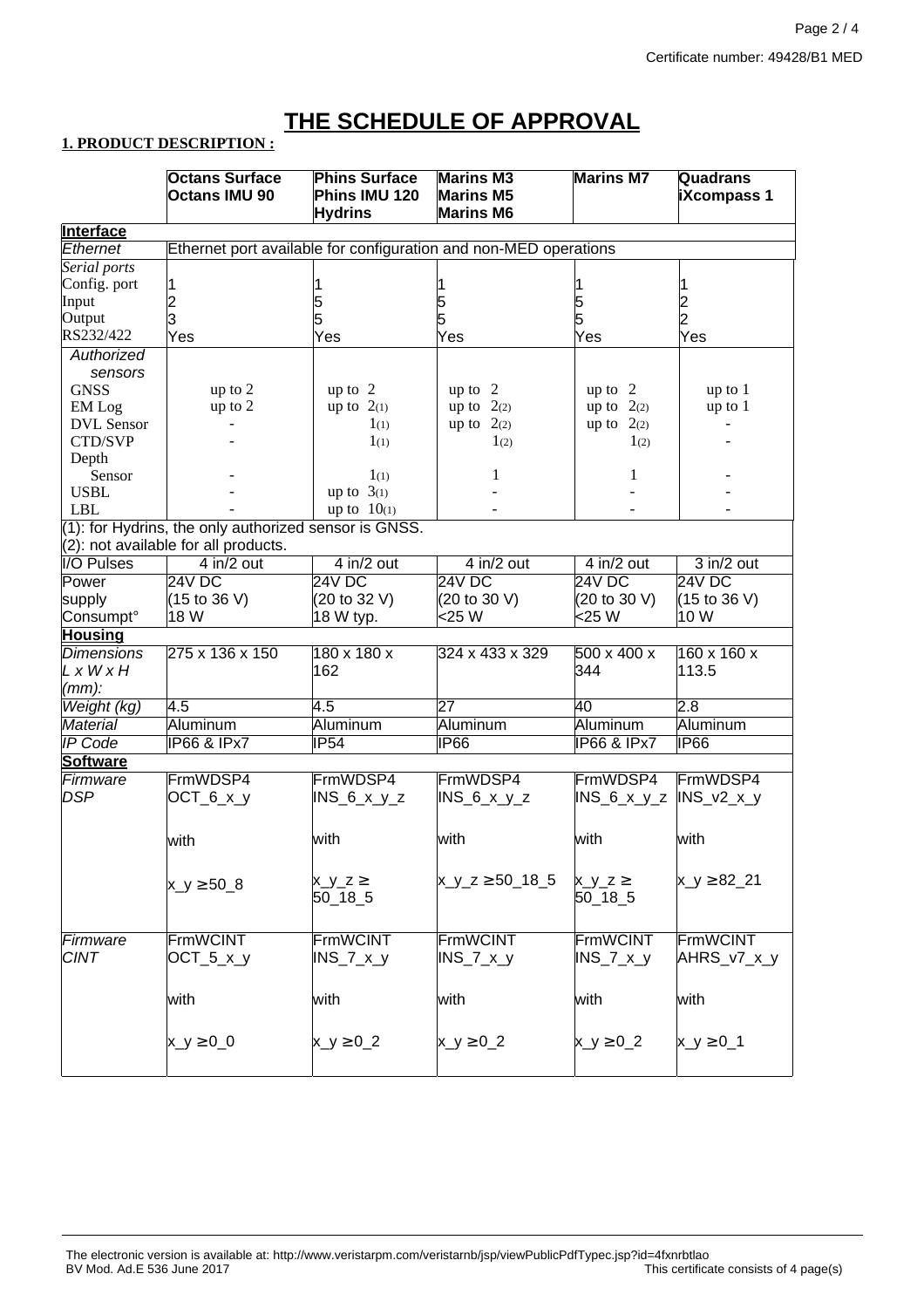|                                       | <b>Octans Surface</b><br><b>Octans IMU 90</b> | <b>Phins Surface</b><br>Phins IMU 120<br><b>Hydrins</b> | <b>Marins M3</b><br><b>Marins M5</b><br><b>Marins M6</b> | <b>Marins M7</b> | <b>Quadrans</b><br><b>iXcompass 1</b> |  |  |  |
|---------------------------------------|-----------------------------------------------|---------------------------------------------------------|----------------------------------------------------------|------------------|---------------------------------------|--|--|--|
| <b>Compass Safe distances</b>         |                                               |                                                         |                                                          |                  |                                       |  |  |  |
| Minimum<br>Standard<br>compass        | 5m                                            | 5 m                                                     | $110 \text{ cm}$                                         | 80 cm            | 30 cm                                 |  |  |  |
| <b>Minimum</b><br>Steering<br>compass | 5m                                            | 5 m                                                     | 55 cm                                                    | 60 cm            | 20 cm                                 |  |  |  |

### **2. DOCUMENTS AND DRAWINGS :**

2.1 - Submitted documents and drawings are listed in iXblue file Ref: M/NT/IMO/010 dated: 21/04/2017.

2.2 - User Manuals of iXblue Gyrocompasses Ref. : M/NT/IMO/005 version: A.

*49428/A2 MED* version submitted documents and drawings:

2.3 - iXblue file Ref: 00001926 version: B dated: 26/03/2019.

2.4 - iXblue file Ref: 00001891 version: A dated: 01/03/2019.

2.5 - iXblue file Ref: 00001868 version: A dated: 26/02/2019.

2.6 - iXblue file Ref: 00001525 version: B dated: 22/03/2019.

2.7 - iXblue file Ref: 00001559 version: B dated: 21/03/2019.

2.8 - iXblue file Ref: M/RE/IMO/007 version: A dated: 26/07/2018.

2.9 - *49428/A4 MED* version submitted documents and drawings are listed iXblue file Ref: 00014386 Edition: B dated : 22/01/2020.

2.10 - *49428/A5 MED* version submitted documents and drawings are listed iXblue file Ref: 00014652 Edition: C dated : 13/03/2020.

2.11 - *49428/A6 MED* version submitted documents and drawings are listed iXblue file Ref: 00015032 Edition: B dated: 23/09/2020.

2.12 - *49428/B0 MED* version submitted documents and drawings are listed iXblue file Ref: 00018940 Edition: B dated: 07/07/2021.

2.13 - *49428/B1 MED* version submitted documents and drawings are listed iXblue file Ref: 00020077 Edition: A dated: 14/10/2021.

2.14 - User Manuals of iXblue Gyrocompasses Ref.: 00019391 ed.E dated: 15/10/2021.

#### **3. TEST REPORTS :**

3.1 - Submitted test reports are listed in iXblue file Ref: M/NT/IMO/010 dated : 21/04/2017.

*49428/A2 MED* version submitted test report:

3.2 - Test Reports Ref: 00002694 witnessed by BV Surveyor on 17/04/2019.

3.3 - *49428/A4 MED* version submitted test reports are listed iXblue file Ref: 00014386 Edition: B dated : 22/01/2020.

3.4 - *49428/A5 MED* version submitted test reports are listed iXblue file Ref: 00014652 Edition: C dated : 13/03/2020.

3.5 - *49428/A6 MED* version submitted test reports are listed iXblue file Ref: 00015032 Edition: B dated: 23/09/2020.

3.6 - *49428/B0 MED* version submitted test reports are listed iXblue file Ref: 00018940 Edition: B dated: 07/07/2021.

3.7 - iXblue test report Ref: 00018858 Edition: A. Tests witnessed by Society Surveyor.

3.8 - *49428/B1 MED* version submitted test reports are listed iXblue file Ref: 00020077 Edition: A dated: 14/10/2021.